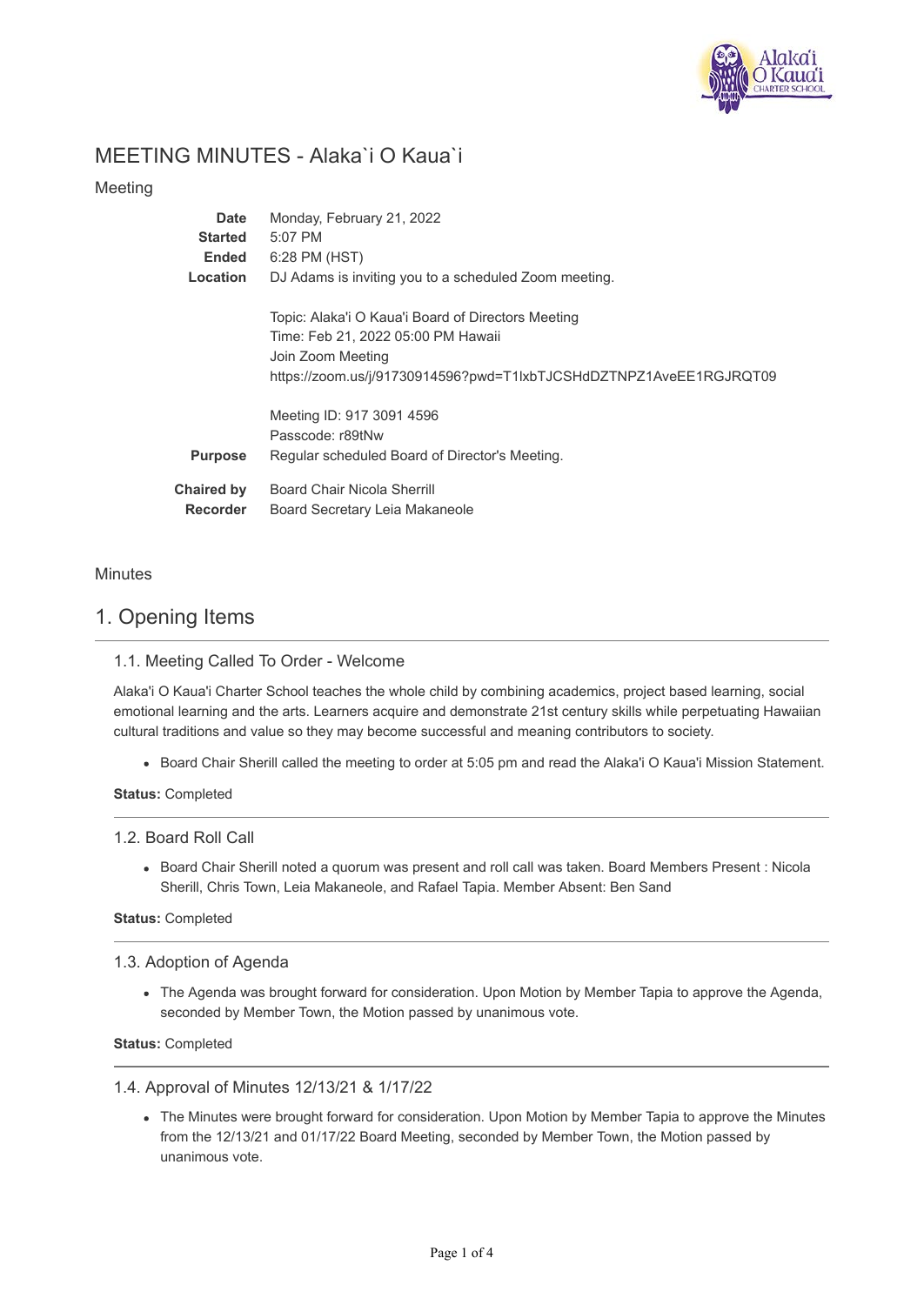

#### **Status:** Completed

**Documents** 

- 2021 1213 Minutes Alakai.pdf
- 2022\_0117\_Minutes\_Alakai.pdf

## 2. Public Comment

### 2.1. Comments from Guests

No comments were made.

**Status:** Completed

## 3. Curriculum Moment

### 3.1. Facilitator Presentation

Director "Kumu Po'o " Adams shared the powerpoint slides that he presented at the Hawaii International Conference on Education, highlighting the steps taken towards "Creating success in Charter Schools".

**Status:** Completed

## 4. Administrative Reports

4.1. School Director Report

- The School Director, DJ Adams gave the Director's Report to the Board. He reported in the following areas:
- **Education/ Curriculum** They will be hosting Learner Led Conferences on campus on Friday February 25th. Alaka'i O Kaua'i Charter School has begun to implement COVID Mitigation Pilot Program
- **Facilities** Jon has done repairs to the gymnasium doors and installed hydraulic closers on the Library doors. Jon has ordered new padding for underneath the high impact areas at the playground. It has not arrived yet but will be installed before the conclusion of the school year.
- **Enrollment** Funded for 172 Learners; Current Enrollment: Total: 187; In- person Learners : 172; Distance Learners : 15. They have started on enrollment for the 2022-2023 school year and have 194 interested learners.
- **Fundraising/ PTN -** The next PTN virtual meeting will be held on March 2nd. The Jog-A-Thon set a new benchmark raising over \$10,000 for our school.
- **Personnel** The School is not fully staffed at this time. They will continue to advertise and interview quality candidates to join the team at Alaka!i O Kaua!i Charter School and currently project the need for three additional facilitators.

#### **Status:** Completed

Documents

- Director-Board Report February, 2022.pdf
- PERSONNEL REPORT FEBRUARY 8, 2022.png

## 4.2. Financial Report

Due to Board Treasurer Sand being absent, Kumu Po'o Adams and School staff, Patricia McCalister presented the Financial Report to the Board.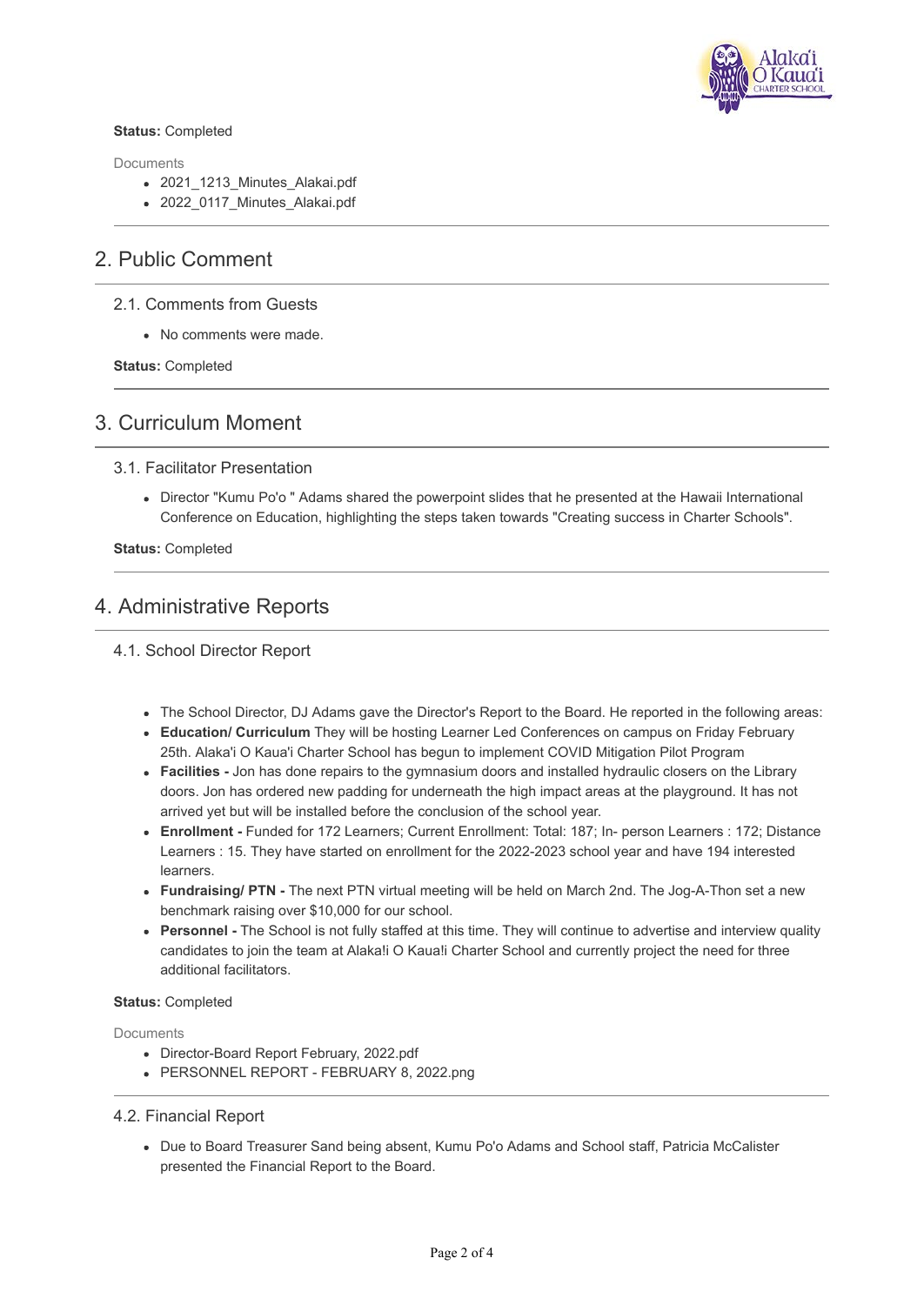

January Beginning balance \$945,494.99; Ending bank balance \$851,053.16; Uncleared transactions \$28,196.26; Register balance \$822,856.90

#### **Status:** Completed

Documents

January 2022 PL, Balance sheet.pdf

#### 4.3. Board Committee Reports

• No reports were given.

**Status:** Completed

## 5. Action Items

#### 5.1. School Academic Calendar SY 2022-2023

The School Academic Calendar SY 2022-2023 was brought forward for consideration. Upon Motion by Member Tapia to approve the Academic Calendar SY 2022-2023, seconded by Member Town, the Motion passed by unanimous vote.

#### **Status:** Completed

**Documents** 

• School Academic Calendar 2022-23 Alakai.pdf

# 6. Executive Session (as and if needed)

6.1. Exectutive Session

No executive session needed at this time.

**Status:** Completed

# 7. Closing Items

#### 7.1. Next Meeting Date

- Commitee Meeting Date : March 7, 2022
- Public Board Meeting Date : March 21, 2022

#### **Status:** Completed

## 7.2. Adjourn

Board Chair Sherill adjourned the meeting at 6:28 pm.

**Status:** Completed

Date:

Motion to Approve the Minutes made by: Seconded by:\_\_\_\_\_\_\_\_\_\_\_\_\_\_\_\_\_\_\_\_\_\_\_\_\_\_\_\_\_\_\_\_\_